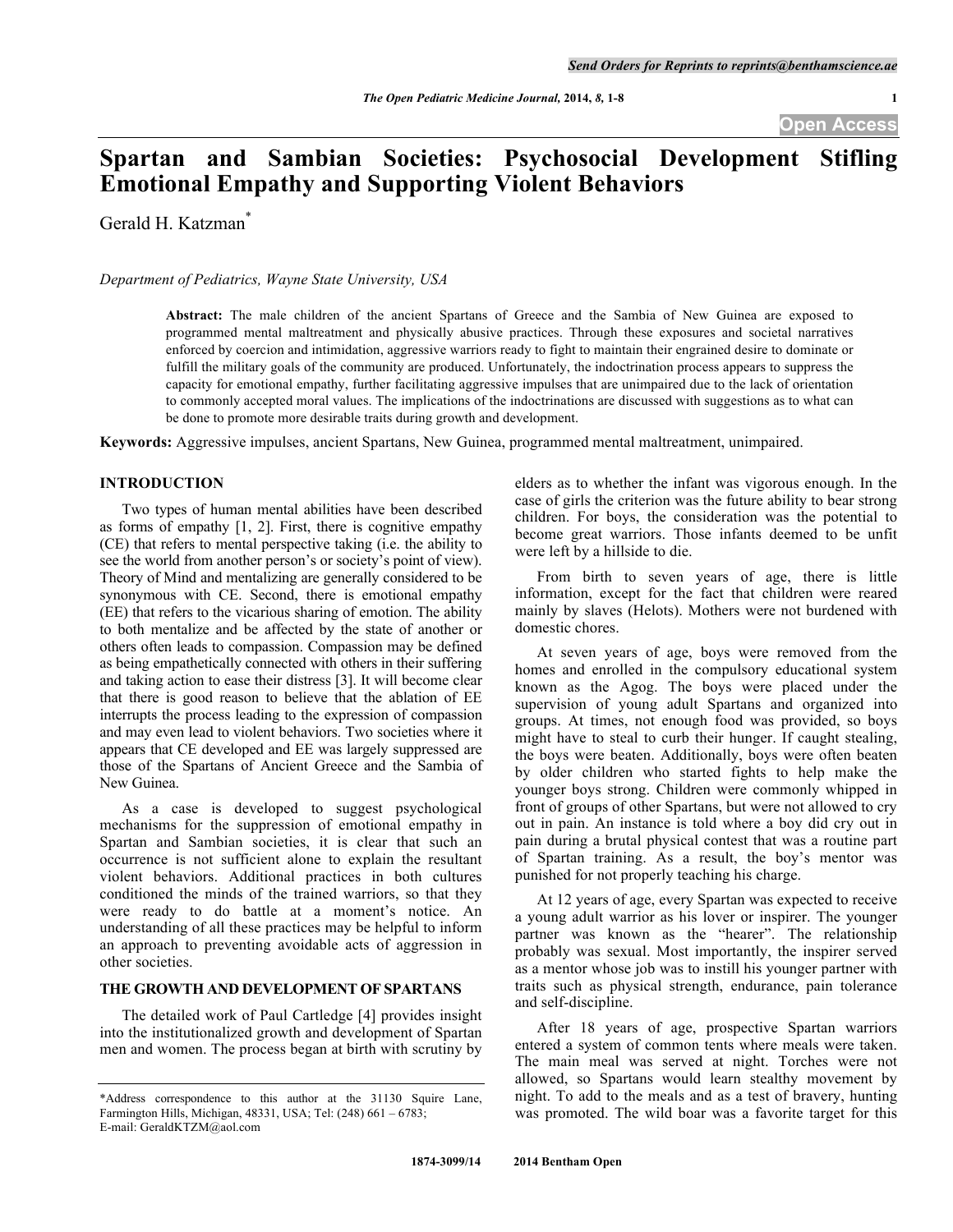additional manhood test, with the usual arms of sword, spear and shield.

Girls also went to school to learn to fight. However, they lived at home and their training was not as harsh as the boys. The girls had a lot of independence, especially since the helots did the domestic work. Girls were involved in sports and physical exercise.

Marriage for women occurred at around twenty years of age and for men in their twenties. Spartan marriage was peculiar in that it involved symbolic rape. Although the groom negotiated with the bride's family, the bride was captured by the groom on the wedding night and delivered to a "bridesmaid". The bridesmaid then shaved the bride's head to the scalp, dressed her in a man's cloak and sandals and laid her down alone on a mattress in the dark. The bridegroom first had dinner at the messes, then would come in, undo the bride's belt, lift her and carry her to the bed. The husband continued to visit his wife at night for some time, since he was involved in activities with the other men during the day.

Women were fairly independent. They owned and tended to their property, as their husbands were often away making war. Their independent and fighting spirit is indicated by a comment one mother made to her son who was going to battle. She urged him to "Return with your shield or on it [4]!" Death could be honored as martyrdom for the state and was second only to victory. Coming back alive and defeated was apparently not an option.

Spartan warriors were purposefully focused on being prepared for war and defending the interests of the state. Line dancing was a common practice to honor the gods and support the team concept necessary in war. During battles, Spartan warriors were arranged in phalanx formation where shields were locked together to protect the fiercely advancing columns.

There was a general and somewhat justified xenophobia in Sparta which was surrounded by potential enemies. The takeover of Helot lands was carried out purportedly due to the need for more food to feed an expanding population. When other states were conquered, Spartan officials often made a pact that these territories would need to supply soldiers if Sparta was attacked. However, Sparta would not be required to come to the aid of the conquered territories should they be threatened.

In order to facilitate their exclusive focus on war making, Spartan warriors were legally banned from engaging in any craft or trade activities. Economically productive activities other than fighting were relegated to another group of subjugated persons, namely the Perioeci. As mentioned previously, the Helots were enslaved to carry out the usual domestic needs, including farming. Moreover, the elders of Sparta made it clear that Spartans were free to oppress the Helots to keep them in check. This oppression went so far as sanctioned murder. Thus, Spartans were engaged in a continual battle to defend Sparta against the perceived enemy without and the enemy within (i.e. Helots).

The organization of Spartan society to produce furious fighters was commented on Aristotle. Aristotle maintained that Spartan education aimed to inculcate only one kind of virtue, martial courage, and therefore tended to turn out "beast-like", specifically wolf-like Spartans [4].

The decline of Sparta is attributed to a number of causes. Generally, Spartan warriors considered hand to hand combat as the only real test of courage. They looked down at arrows as being "women's weapons". They were similarly behind in other technological war advances. So, losses in battle contributed to declining manpower, as did the earthquake of 464 BC.

### **THE SAMBIA OF NEW GUINEA**

Unlike the Spartans of Ancient Greece where we need to depend on historical reports, information about the Sambia of the Southeastern Highlands of New Guinea is available first hand from the works of Dr. Gilbert Herdt who spent two years living with these natives [5]. As will become apparent, parallels can be drawn between aspects of Sambian society and those of the Spartans. It should be noted that when Dr. Herdt studied the Sambia, warfare among them had been suppressed by the Australian authorities.

From birth to seven years of age Sambia boys are largely cared for by their mothers. Young children are housed in the family hut where there are separate male and female compartments marked-off by sticks. However, young boys are able to go to their mothers at any time for comfort. Fathers are somewhat aloof to their sons, since they view them as under the influence of female contaminants. Physical discipline for young children is frowned upon by parents. Thus, boys are raised quite permissively. They commonly display temper tantrums. Additionally, boys enjoy games with their age mates and often make fun of various aspects of the men's cult. Rough and tumble games such as mock bow fighting, dirt rock fights and king of the mountain games are encouraged by men. These games in the older boys and young initiates apparently are intended to toughen boys, stimulate rivalries and create dominance among them.

At around seven years of age, multiple sequential initiations are undertaken to socialize boys in batches to an aggressive domineering masculinity that Sambia society aspired to achieve. In the first initiation, boys are separated from their parents, and placed under the supervision of a guardian. A public thrashing ceremony is held where boys of several hamlets are run through a gauntlet of males armed with sticks. The boys are introduced to the "men's secret society." They are housed in a communal men's culthouse. There, they are sleep deprived, suffering forceful awakenings should they doze. Additionally, little food or water is provided for two to three days.

By the third day of initiation, the boys have experienced many terrifying ordeals including two beatings, two thrashings with cassowary quill bones, numerous additional blows, been forcibly nosebleed and rubbed with painful stinging nettles. This ritualized assault represents an abrupt change from their earlier boyhood freedom.

The nose-bleeding ritual is apparently carried out to try and free the male body of female contaminants thought to be related to menstrual and uterine blood. It is apparently quite painful and as one boy said, "I feared they were going to kill me [5]." The boys also say that they feel betrayed and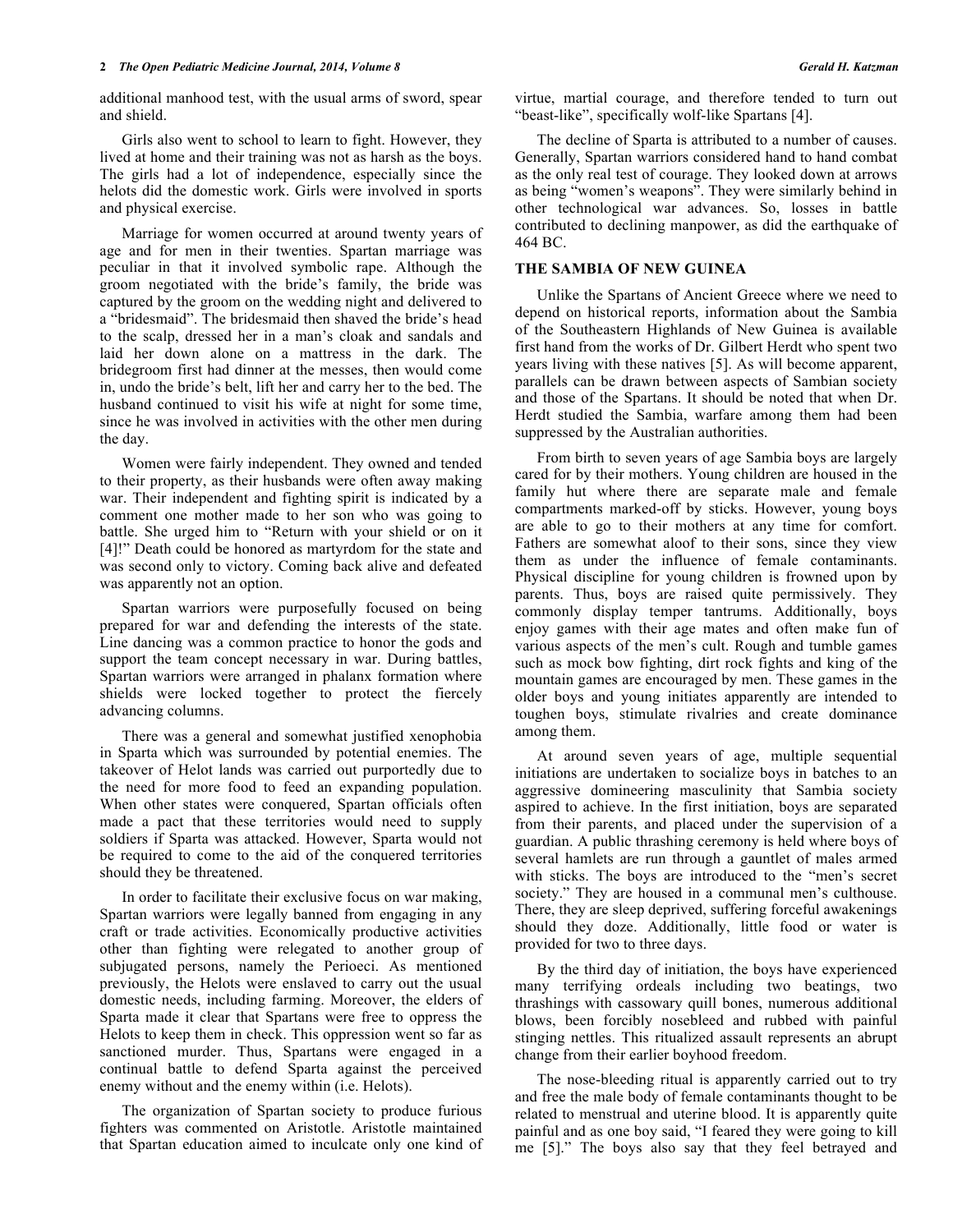abandoned by their parents. They also apparently become mistrustful and uncertain because of the unexpected, serial and frightening assaults.

Initiates are continuously threatened in the cult house. They are threatened with death should they reveal the secrets of homosexuality that are told to them. Also, when older, there is a threat of castration for the commission of adultery.

The myth behind homosexuality is communicated during the early initiations. The Sambia believe that ultimate masculinity and virility can only be achieved by the ingestion of semen. The more semen that is ingested, the greater is the strength (jerungdu) that will develop in the initiate and the more likely that he may grow to become a forceful war leader.

In the cult house, boys are bombarded with many stories that they must keep secret. For example, they are told that the flute they are given to suck is like the penis they will suck to gain strength. They are told semen is like mother's milk; that eliminated blood (from the nose-bleeding) is polluted; that all women are polluting; and that semen ingestion is the only way of gaining strength.

As a result of physical and psychological threats, the initiate has no choice but to submit to these various acts that make him feel dominated. Fellatio performed on a bachelor serves a powerful purpose in incorporating the myth of obtaining jerungdu. The boy's guardian and older initiates persuade him that this act is vital for his masculine growth.

Finally, the initiate loses his childhood name and attire and is given a new name with new social rights and obligations to others. Close supervision takes place to ensure that lessons taught during initiations are continued in daily life.

At around 15 to 18 years of age, Sambia boys become "bachelors" and change their roles to "inserters" in homosexual encounters. They also learn of semen replacement techniques, such as ingesting tree sap. There is the ingrained fear of losing strength through the loss of semen. Marriage and a change to heterosexuality occurs in the late teens or early twenties.

Marriages are interesting, in that they are arranged often by infant betrothal or brother-sister exchanges between families. There is an elaborate marriage ceremony that does take place. Interestingly, females are dressed for the marriage ceremony in bark capes that are usually considered as male attire.

Boys are continually striving with their age mates to emulate war leaders who are revered as great hunters and warriors. Dominance of others is a confirmation of manhood in a boy's eyes and his age mates. Boys who are not aggressive are teased and shamed.

Roles for males and females are clearly defined. Males hunt, climb trees and previously took part in war raids. Females are obedient, and perform the functions of gardening and babysitting. Boys are housed in the men's cult house after initiation until marriage. Girls live in the family hut until marriage.

Before the Australian authorities stopped violent confrontations among the Sambia hamlets, warfare was quite

common. Male values seemed to invite these encounters. In a dispute, a man's opponent needed to submit to his wishes. Achieving this dominance was consistent with the ethic of jerungdu and would fulfill the war leader stereotype. Failure to gain submission from an opponent would signify weakness and unmanliness.

Thus, Sambians have a need to view themselves as aggressive, virile males. Their self-image is easily impacted with any perceived challenge to their manhood. As a result of those factors, several dynamics developed that encouraged violent encounters. First, ritualized bow fights using designated, separated open fields developed between certain hamlets, just as a test of courage. Usually, injuries did not occur. However, when they did, retribution and war raids by males of the hamlet whose person was injured were frequently undertaken. Minor insults or hearsay attributed to one hamlet directed against another could also result in war raids carried out with the lethal weapons of clubs and axes. As Herdt stated, "What is difficult to grasp is the personal glory-which is a valued end in itself-of being successful in war. The glory entails something else: a capacity to regard one's opponents as inhuman & Sambia have an extraordinary ability to think of true enemies as targets divorced from any sense of humane empathy at all [5]." These lethal battles were more likely to occur between distant villages that did not have kinship ties with each other. This distance and the fact that success and killing in war would gain the respect of others as one attained the status of war leader facilitated the violent battles.

A fascinating development occurred in the late 1990s [6, 7]. A potent form of marijuana (Niugini Gold) began to be grown by the tribes of the Eastern Highlands. With the cash the tribesmen obtained from the sale of marijuana, highpowered assault weapons were purchased. As commented in a 2001 publication, "Disputes over fence lines, injuries, insults or women are traditionally settled by raids or ambushes. For as long as anyone can remember, life has been lived on a war footing. Nowadays, however, arguments are increasingly settled with modern weapons [7]." Many fatalities occurred at a level never before seen with traditional fighting using bows and arrows and clubs. Police were not able to control the carnage.

### **THE MILIEU THAT LEADS TO COMPASSIONATE ACTIONS AND THE CONVERSE**

To understand how Sambian and Spartan societies produced warriors that were motivated to pursue violent acts without much hesitation, it is helpful to review the process by which values are internalized and subsequently expressed. Andrea Hollingsworth [3] described such a process and outlined four conditions that encourage empathy and ultimately lead to a spirituality of compassion. First, there is interpersonal attunement that occurs when human brains "feel felt" by other brains. "Over time, secure, attuned attachments with other persons may enable us to love more and fear less, rendering us progressively more capable of sharing in the suffering of others and increasing the likelihood that we will take action to alleviate their misery [3]." The neurobiology of the process begins with the mirror neurons [8] that allow us to perceive and pattern for ourselves the emotional, sensory and motor states of others.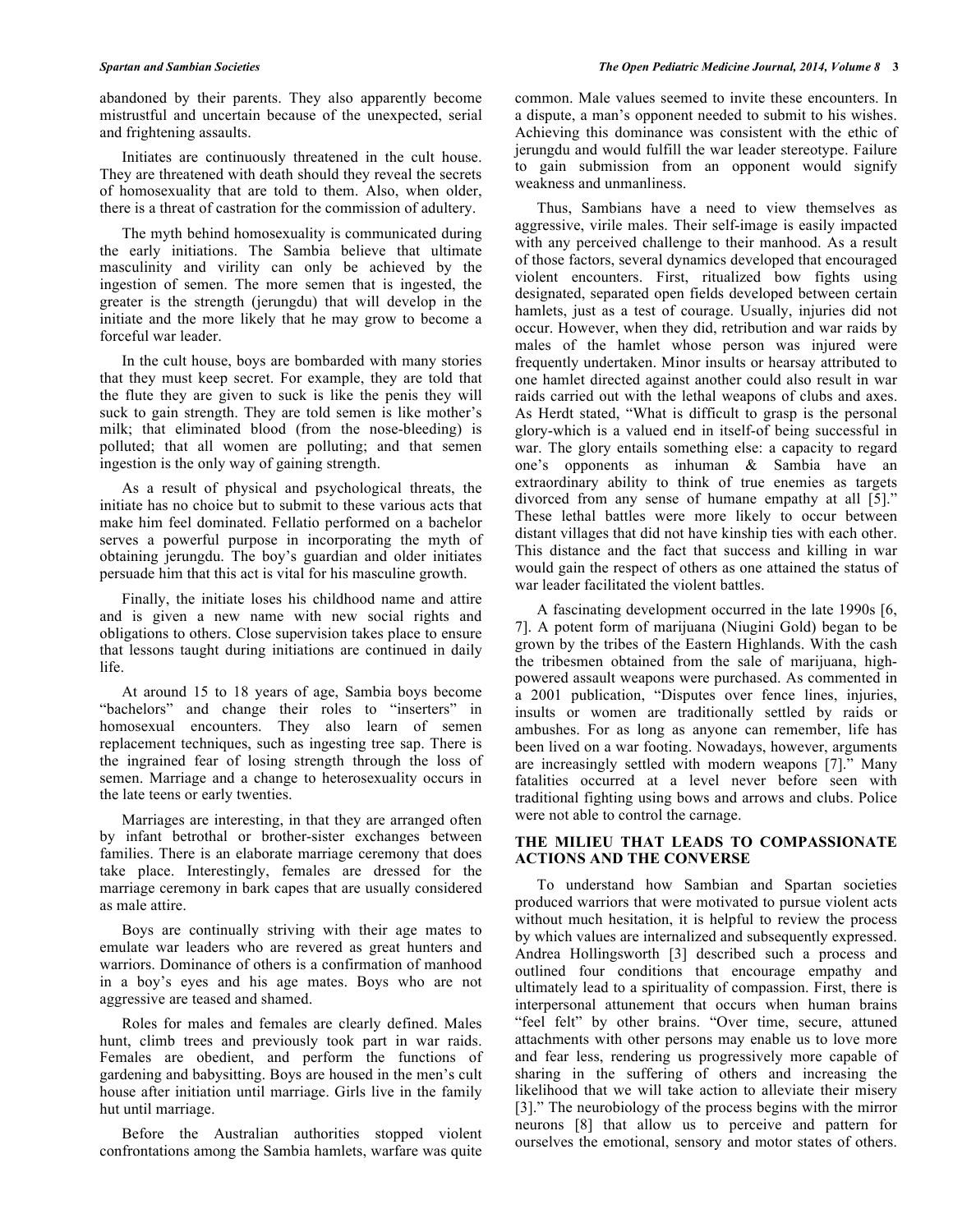Mirror neuron connections through the insula and limbic systems serve to develop integrated circuits involving various brain regions. Second, there is intrapersonal attunement, also referred to as mindfulness. This mindfulness involves noticing, respecting and loving oneself. To be mindful, however, involves an orientation to learned values. Such learning is represented in the prefrontal cortex and hippocampus of the brain. Certain values such as a reverence for the intrinsic worth of human life, a respect for individual differences and resolving conflicts non-violently through discussion are examples of desirable virtues for promoting peaceful human relations. Unfortunately, there are societies where domination, aggressiveness and subjugation of others are the learned "values." Indeed, the societies of the Sambia and the Spartans seem to be examples of this latter orientation, as will be later detailed. Third, there is relational security. "Interpersonal relationships marked by conflict, insecurity, and distrust can cause us to feel threatened, emotionally deregulated and closed off to empathetic connection with others [3]." Fear appears to prevent the development of empathetic relationships. That is why relational security in a group setting with a mutually supportive community provides the atmosphere necessary for developing trusting, empathetic relationships. Lastly, there are shared narratives. It is generally maintained that shared narratives provide the brain with a tool for both emotional and neural integration. On the one hand, narratives have the potential to contribute in a major way to moral development [9]. On the other hand, stories and behaviors transmitted to support a social cognition that values aggression, domination and violence may have an anticipated effect. That effect would be a suppression of emotional empathy and compassion, so as to facilitate unbridled aggressive actions.

#### **THE EARLY YEARS**

Both the Sambia and Spartans have interesting, but only partially understood customs of early child rearing. In the case of the Sambia, the early years are marked by a permissive type of upbringing. The mother is available for comfort, but neither the father nor mother seems to provide expectations for behavior. The only exception to this approach is the fostering of games that promote domination among age mates by the fathers. For the Spartans, little is known about the early years, except for the fact that the caregiving is provided by the Helot slaves. The mothers are involved in games, singing, dancing and managing their property which they were allowed to inherit. Women also had high expectations of the men as reflected in the comment of a mother to her son that he should come back on his shield (i.e. killed), rather than come back from battle alive and defeated. As Cartledge comments, "Of awesomely stern stuff were women made [4]." Thus, Spartan women would seem to have had an authoritarian type relationship with their sons. The Helots, on the other hand, being oppressed and under threat of death for misbehavior, performed their domestic chores, but it is hard to imagine why they would do so enthusiastically. They, however, did have a reputation for "doing a good job [4]." Lastly, the fathers were involved in training for battle or actually away fighting wars much of the time. So, it is unlikely that fathers spent much time with their children, before they entered the Agog.

In summary, it is a fair statement to make that neither the Sambia nor probably the Spartan children were exposed to an authoritative type upbringing in their early years.<br>Authoritative parenting involves close parental Authoritative parenting involves close parental communication with children through reasoning [10]. Such reasoning is directed at correcting misbehavior by pointing out the consequences of the actions of children on themselves and others who might be impacted by their actions. Modeling conduct to promote caring behaviors inside and outside the family would usually be an important component of this type of parenting. Lacking the types of attention attributed to authoritative parenting, it is likely that emotional empathy among the Sambia and the Spartan male children was not well developed, when they entered the next phase of their education as seven year olds.

#### **THE ABLATION OF EMOTIONAL EMPATHY**

Both the Spartans' Agog and the Sambias' Men's Cult represented places of ongoing coercion, intimidation and physical and emotional assault that resulted in apparent fear and extreme insecurity among the initiates. The serial initiations among the Sambia and the daily brutal physical exercises among the Spartans took place over a period of years.

Present evidence suggests that repeated exposure to violence results in a desensitization to these occurrences [11, 12]. Additionally, the prolonged exposure to constant threat is known to evoke a state of hyper-responsiveness to actual or assumed external assaults [13]. So the "toxic stress" that Spartan and Sambia youth suffer has a predictable outcome [14]. The "fight or flight" response is called up at a moment's notice [13-16] and is probably facilitated by the learned cultural mores where aggressiveness and domination are most valued. Executive function that would have inhibited immediate aggressive responses has not been developed and therefore no impedance to violent behaviors is present [17-20].

It is likely that the preoccupation of Sambian and Spartan youth with self- preservation through the ordeals to which they were constantly exposed resulted in little opportunity to care about others. Indeed, the challenge was to survive the personal assaults. It is true that a relationship with mentors was developed. For the Sambia, this relationship was designed to reinforce the coercive narratives and mythology of the society. For the Spartans, the mentoring relationship was designed to develop martial courage, aggressiveness and pain tolerance. Neither society seemed to have sensitivity for the welfare of others as an important value. Moreover, both societies attacked youths perceived to not be adhering to societal norms. Shaming of youth by peers and mentors was used by Sambians, whereas beatings served as a mechanism to keep Spartan trainees from straying from the fold. Forced homosexuality was apparently an additional mechanism to promote adherence to societal norms. Nurturing relationships, particularly after seven years of age, were not prominent in either Sambian or Spartan societies. Neither society apparently promoted narratives that dealt with sensitivity to the needs of their fellows. Teamwork was developed, but again, this was specifically for survival in battle and pursuit of domination. There did not seem to be a place where sensitivity to the personal needs of others was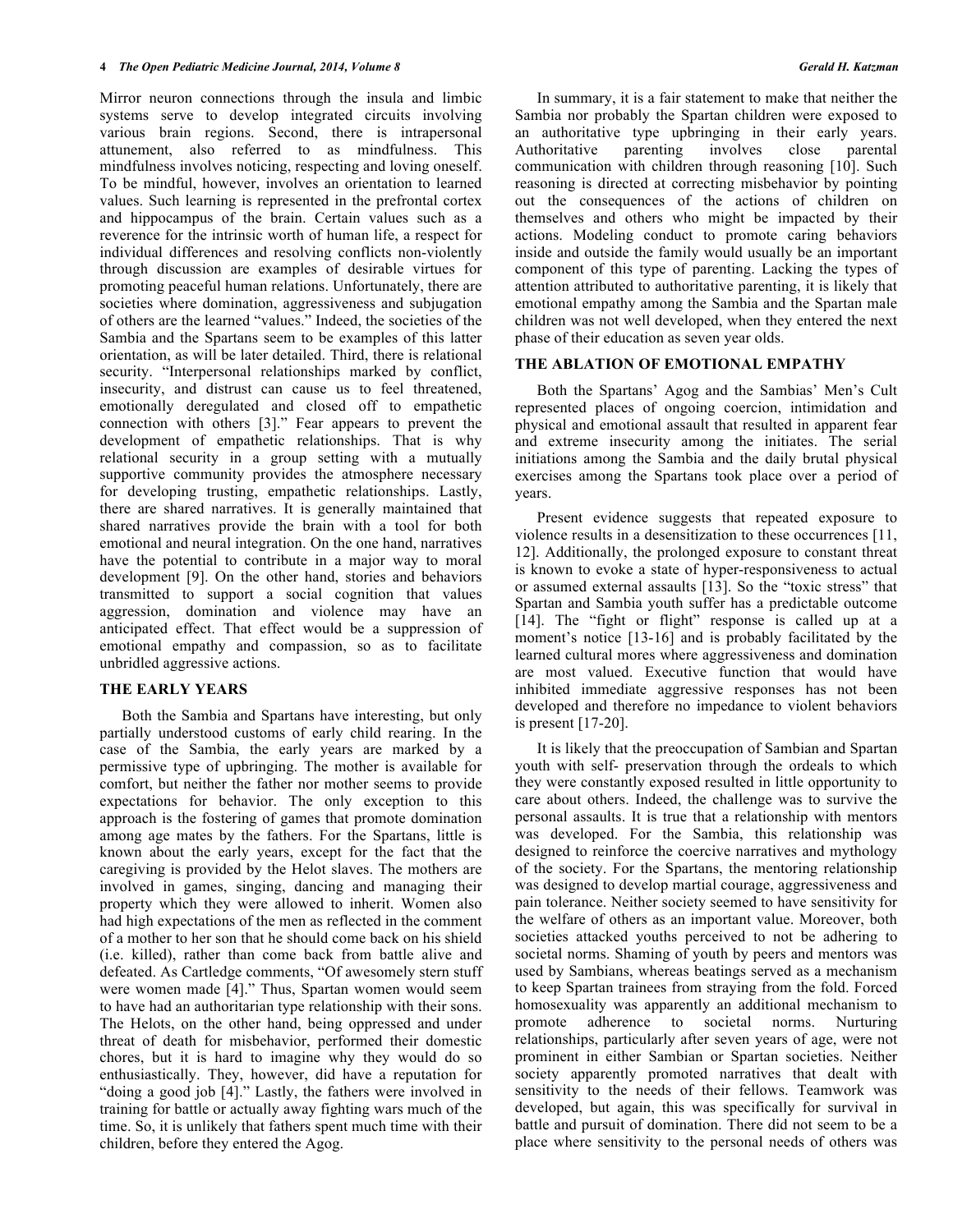valued. As a result, there was little possibility for the development of emotional empathy. What emotional empathy might have developed in the early years probably was ablated by the rigors of the Men's Cult of the Sambians and the Agog of the Spartans.

### **INDOCTRINATION OR "BRAINWASHING" AS APPLIED TO SPARTANS AND SAMBIANS**

The term " brainwashing" had its origin at the time of the Korean War [21]. It can be defined as a forcible indoctrination to induce someone to give up political, social or religious beliefs and attitudes and to accept contrasting regimented ideas. Alternatively, brainwashing can be defined as persuasion by propaganda or salesmanship. Both definitions imply a procedure for "thought reform" where beliefs are changed.

In considering the Sambia and Spartan children, it is unlikely that the societies had to work to change orientations, but rather to provide a totalitarian type of indoctrination to children with little ability to resist. Such an ability to resist would have had to be based on previously inculcated values. So, it seems that youth from the Sambia and Spartans presented minds that were readily malleable by the authoritarian practices and initiations to which they were exposed. They were not hindered by a previous mindset.

Robert Lifton has described themes of thought reform or "Eight Totalist Themes [21]." The first step is that of milieu control where communication is closely supervised. For the Sambia this control is localized in the Men's Hut and for the Spartans in the Agog. The next idea is that of mystic manipulation where patterns of behavior and emotion are evoked. This is accomplished through coercion and repeated physical ordeals. These same intimidating practices lead to obedience to a "demand for purity" that leads to uniform behavior among the initiates. Deviation from such behaviors by the initiates is apparently viewed as much too risky. A "culture of confession" is also operative. Although, as opposed to a situation of thought reform, the participants didn't need to confess to previously held beliefs. Private beliefs, if made known, differing from those of the group were not, of course, accepted and had to be addressed. A fifth theme involves "sacred science," the ideas that dogmas are unchallengeable. An example of such a dogma in the Sambian society was the need to ingest semen to achieve a vibrant adult maleness. For the Spartans, there was the concept that pain should not be acknowledged in the face of physical battery. Lifton's fifth theme deals with "loading the language" to promote through either coercive or more subtle messages what behaviors are acceptable. The sixth theme deals with the primacy of doctrine over person. Where this theme is concerned, the authoritarian and physically threatening Sambian and Spartan societies offered little choice but compliance to their youth. Lastly, there is the "dispensing of existence." As previously mentioned, one Sambian youth actually thought that he was going to be killed by the initiation where blood was drawn from the nose. This practice of being saved from death by one's mentors also encourages compliance to expected behaviors and acceptance of societal narratives.

So, it is easy to see how Lifton's themes of thought reform apply to both the Sambia and the Spartans. Once

caught up in such a totalitarian culture, it is unlikely that there would be much consideration for those in a perceived out-group. Thus, Herd's observation that there would not be much concern by the Sambia for the welfare of distant tribes with which they did not have kinship ties is readily understood [22]. Minor disputes or disagreements thus often resulted in violent confrontations. By the same token, the officially sanctioned oppression of the Helots by the Spartans to the point of occasional murder is also brought into focus.

The acceptance of these in-group themes served to ablate any concern for the out-groups that were apparently dehumanized by the ingrained cultural narratives.

## **BORN TO LOVE OR BORN TO DOMINATE**

In his book The Mindful Brain [23], Siegel refers to mindfulness as a form of intrapersonal attunement, approached with curiosity, openness, acceptance and love (COAL). In both the Sambian and Spartan societies openness and love do not seem to be prime orientations. Rather, the indoctrinated "values" of domination and aggression seem to be paramount. For the Spartans, even marriage starts out with simulated rape. A minor disagreement among Sambians may result rapidly in a lethal confrontation. Where is the acceptance and love here? Clearly, the inability to approach life's occurrences with COAL must mean that there is a deviation from desired intrapersonal attunement, as suggested by Siegel, in Sambian and Spartan societies. Likely, this is again a product of years of exposure to coercive practices that demand compliance to societal norms and teachings for self-preservation. Such practices apparently suppress the development of emotional empathy and compassion, due to the authoritarian upbringing.

Szalavitz and Perry in their book Born to Love [24] agree with Siegel regarding accepted interpersonal relations. However, they explain why empathy is not only essential for promoting positive relationships, but also in danger of being ablated by societal forces. Again, these negative forces include traumatic experiences, lack of trusting relationships in early life and exposure to a peer group that may demand aggressive behaviors for acceptance. As Oliner's work indicates, those persons who had parents that modeled caring behaviors both inside and outside the family were more likely to nurture children who would take significant risk to help others [25]. So, it is quite clear that we are not born to love, but rather caring behaviors must be learned. Emotional empathy can be developed through a process of authoritative child rearing and exposure to subsequent narratives that promote caring behaviors. The coercion, traumatic initiations, sanctioned bullying and societal narratives promoting aggressive dominating behaviors in both Sambian and Spartan societies did not leave much room for the development of emotional empathy.

# **WHAT HAVE WE LEARNED FROM THE SPARTANS AND THE SAMBIANS?**

Three personality types have been described as the "Dark Triad [26]." First, there is the narcissist who is self-centered, feels entitled to glory and has little empathy. Next, there is the Machiavellian whose ends justify the means. The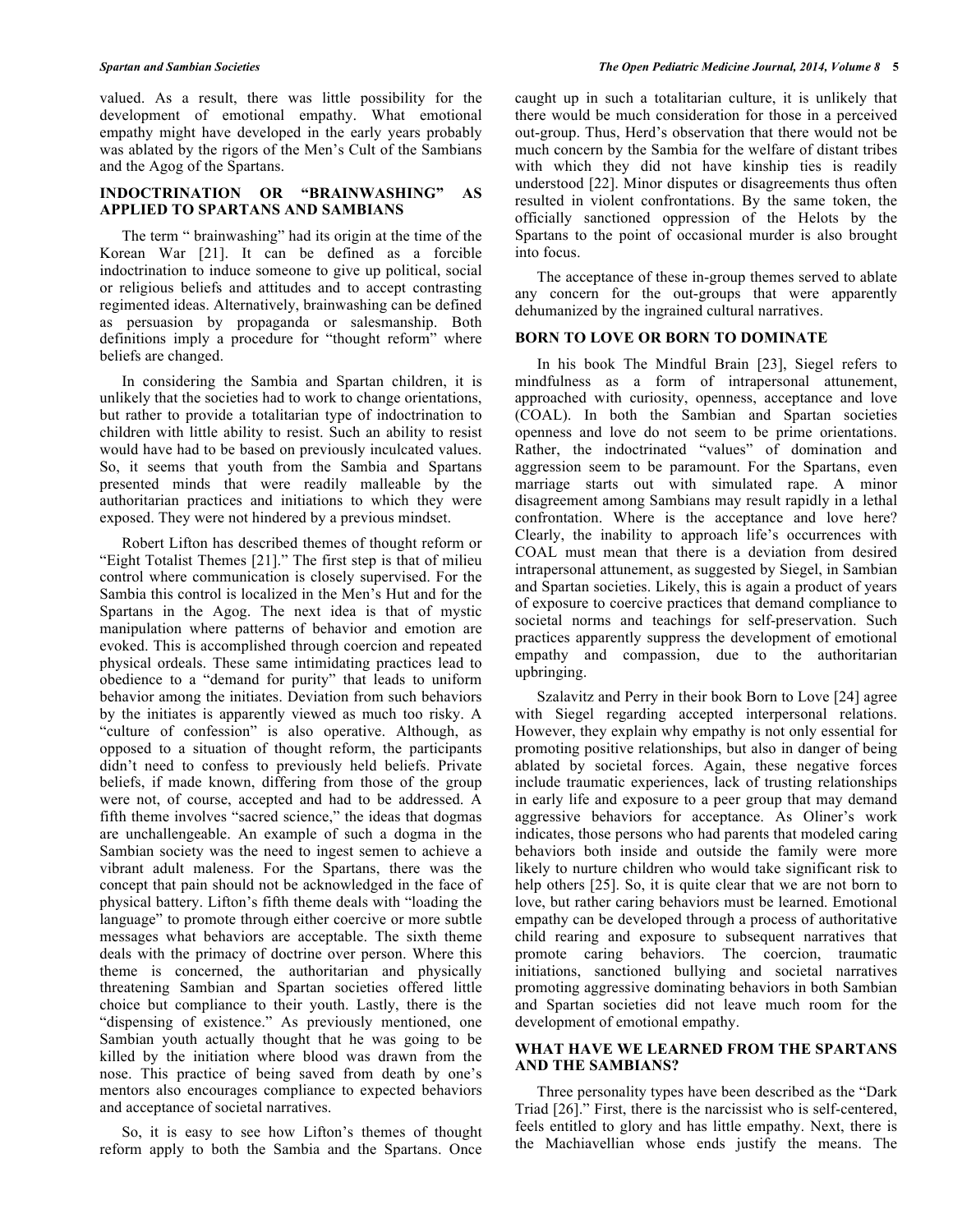Machiavellian seems to understand what is going on in the minds of others (cognitive empathy) and uses this knowledge to manipulate others without being hindered by morality or emotional empathy, both of which are lacking. Lastly, there is the psychopath who looks at others as an object merely to be used to achieve self-serving goals. A lack of morality and emotional empathy are also characteristic of the psychopath.

It is not too difficult to see how characteristics of the Dark Triad have been instilled in members of the Spartan and Sambian societies. One only needs to picture the Spartan Warriors involved in self-grooming before the famous Battle of Thermopylae where they were greatly outnumbered to see the induced narcissism [4]. Similarly, the Sambian war leader recounting boastfully about his many conquests in hand to hand battle is another example [5]. The use of conquered peoples by the Spartans for help in self-defense without the need to reciprocate is clearly a societal Machiavellian, if not psychopathic characteristic. Infanticide by Spartans clearly underscores the prime goal of the society to raise citizens as necessary components of a war machine. The humanity of those not deemed fit for war is not a consideration. As mentioned previously, the ability of Sambians to deny the humanity of out-group rival tribes and view them as merely objects to conquer is consistent with the concept of psychopathy. Consequently, the ablation of emotional empathy in and the social cognition of Sambian and Spartan societies led to the development of many of the undesirable traits characteristic of the Dark Triad.

## **OTHER EXAMPLES OF SPARTAN AND SAMBIAN PSYCHODYNAMICS**

The psychodynamics underpinning the development of Spartan and Sambian warriors have been duplicated in many other individuals and societies throughout world history. In fact, a discipline of Psychohistory has been formed [27]. Accordingly, Lloyd de Mause [28] has maintained that "Psychohistory's main discovery is that war and genocide, like homicide and suicide, is a psychopathic disorder that simply does not occur in the absence of early abuse and neglect."

To further underscore the importance of disordered early attachment and abuse in the genesis of psychopathy, it is instructive to review the early childhood history of three of the most ruthless totalitarian leaders of recent times, namely Adolf Hitler, Joseph Stalin and Saddam Hussein. Additionally, it will be noted that elements of the social cognition of the societies to which these leaders belonged supported their eventual violent behaviors as they rose to and assumed their positions of power.

It is stated that Adolf Hitler's father routinely beat him into unconsciousness [29, 30]. Moreover, in the early twentieth century, throughout Germany and Austria beatings routinely occurred in schools [28]. Sexual abuse in schools also was rampant. There was an apparent majority view that "… democracy was undermining the German race by tolerating freedoms that violated every authoritarian precept parents had beaten into their children for centuries [31]." Children were viewed as being sinful and beatings the main vehicle for ensuring a path to acceptable behavior. In this milieu, it is somewhat easier to understand how Hitler became the leader of a group of "willing executioners [32]"

who were intent on serving the motherland and removing the "bad self" from their societies by perpetrating the Holocaust. This bad self is thought to have been ingrained in their emotional brains (alter ego) due to suppressed fear and a perceived death wish that they experienced from their parents as children [33]. It is also likely that the anger developed towards parents was projected onto other groups (Jews, handicapped, gypsies etc.) [34], since this was a "socially acceptable" narrative. So, "toxic stress" during youth and societal attitudes seemed to have led Hitler to his psychopathic course emboldened by the narcissism demonstrated by millions chanting "Heil Hitler".

Joseph Stalin was born in Georgia of the Russian Empire to a cobbler father and a mother who was born a serf [35]. Joseph's father became an alcoholic, suffered setbacks in his business and violently abused his wife and child. Joseph had two other siblings who died in infancy. The family moved many times due to economic hardship. The town where Joseph grew up was quite violent including gang warfare, organized street brawls and wrestling tournaments. Joseph frequently was involved in brawls with other children. Joseph's mother wanted him to be a priest, while his father wanted him to be a cobbler. The mother won out and Joseph received a scholarship to seminary. Before entering seminary, Joseph was not only a choirboy, but also the ruthless leader of a street gang. He was notorious for his cruelty and use of unfair tactics. His gang apparently dominated the streets of his town of Gori. While doing well academically at seminary, Joseph began to read revolutionary materials, including the works of Karl Marx. Subsequently, Joseph became an atheist and joined an organization that evolved into the Bolshevik Party that eventually assumed political control of Russia. As the leader of the Communist Party, Stalin instituted several five year plans. These were disastrous and the inefficiency of the resultant food production caused starvation. There was dissent, but the dissenters were eliminated by the "Great Terror" where millions were done away with by the campaign of state-sponsored murder. This campaign demonstrated Stalin's paranoia and psychopathy, as he treated perceived adversaries as objects to be destroyed. There was no news of death and devastation in the countryside allowed. Only news and images that portrayed Stalin in a flattering light were presented. Changing the name of the city of Tsaritsyn to Stalingrad was a further indication of Stalin's hold on power and his narcissism.

Saddam Hussein's mother suffered from severe depression due to the loss of an older brother from cancer and his biologic father who left or died before he was born [36]. Saddam's stepfather Ibrahim Hassan was said to be brutal, a thief and sheepherder. Not only did he abuse Saddam severely, but also sent him to steal chickens and sheep for subsequent sale [36]. At about ten years of age Saddam fled to Baghdad to live with his uncle, Kairallah. Kairallah imbued a hatred of all foreigners into Saddam. A pamphlet that Kairallah composed entitled "Three Whom God Should not Have Created: Persians, Jews and Flies" was republished by Saddam in 1982. As a result of his experiences, Saddam developed a "lifelong pattern: all actions are justified if they are in the service of furthering Saddam Hussein's needs and ambitions [36]." "Commitments and loyalty are a matter of circumstances and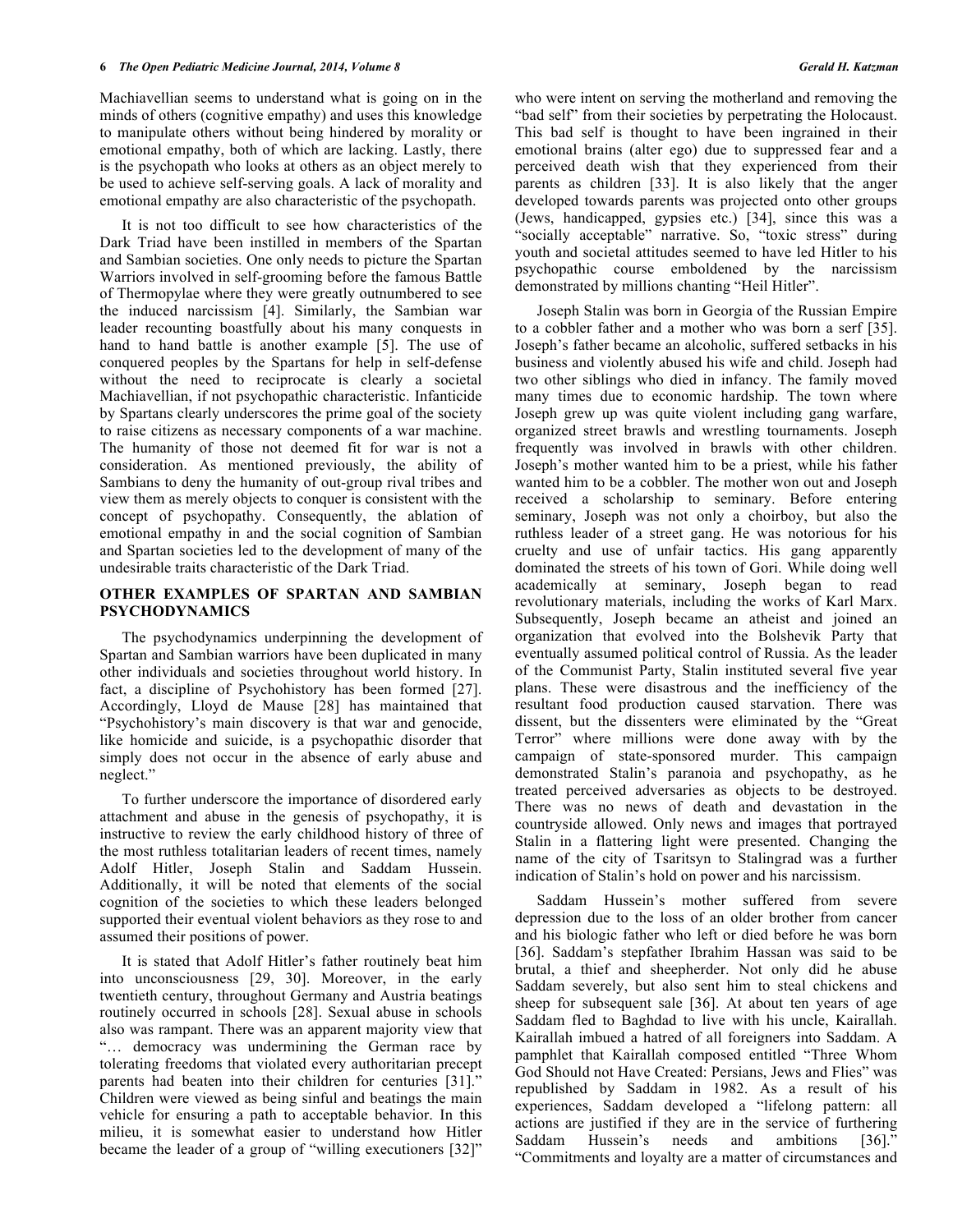circumstances change [36]." Consequently, Saddam maintained his power by assassination of those who would even question his decisions. For this reason, Saddam's inner circle was composed of self-seeking servile flatterers who were ruled by fear. This situation further accentuated Saddam's "malignant narcissism" [36] in his behavior and actions. His use of the actual or the threat of execution for disloyalty is clearly a psychopathic characteristic. Innocent human life was not an impediment and "justified" the unbridled pursuit of what was deemed the "exceptionalism of revolutionary needs [36]."

In addition to early abuse and disordered early attachment in manifesting characteristics of the Dark Triad in individuals, the importance of social cognition in furthering violent behavior can be demonstrated in a number of contemporary populations. A segment of the Palestinian population represents a case in point.

To begin with, there is a high incidence of abuse of children among Palestinian families [37]. Palestinian children enter a society, "whose leaders condemn the most vulnerable, its own children, to a lifetime of sociopathic hatred and to the macabre belief that the highest calling in their precious young lives is to wage unremitting war and die a martyr's death [38]." Indoctrination and incitement of children is carried out in the classrooms, camps, TV and radio of the Palestinian Authority. On TV, Jews and Israelis are represented as demonic figures [38]. Moreover, the need to wipe Israel off the map is frequently spoken of by clerics. Additionally, suicide bombers that are developed from the culture of martyrdom are revered and told before they perpetrate their destructive acts that they will be going to paradise. Reimbursement of families for raising a suicide bomber is frequent from various sources [39]. Soccer fields are often named after the suicide bombers and their pictures are often publicly displayed. A strange type of individual narcissism seems to be operative, since the prospective martyr is deluded to think that the ultimate goal in life and bliss in the afterlife will come from fulfilling the role as a shahid (martyr). Taking out innocents that have been dehumanized and demonized through various media, provides another delusion that psychopathically allows the shahid to treat his or her victims as legitimate objects of lethal aggression.

#### **CHARTING A BENEVOLENT COURSE**

Thus, the Sambian, Spartan and other contemporary cultures have demonstrated ways in which persons can be influenced to rapidly resort to violent behaviors, when indoctrinated male or, at times, female members are placed in perceived threatening situations or instances where the military goals of the tribe or state can be served [40]. There could have been another approach. As Miedzian states [41], "... we must move away from an obsolete concept of masculinity focused on toughness, dominance, emotional detachment, callousness toward women and eagerness to fight." It follows then that a system of childrearing that promotes caring behaviors is critical [42-48]. Additionally, narratives that promote particular virtues are needed [9, 49]. Such moral narratives need to be programmed into the prefrontal cortex. These narratives include a reverence for the value of human life, respect for individual differences,

reasoning to effect conflict resolution, among others. What to do in a world where persons with emotional empathy and compassion must interact with persons and societies that display traits similar to many members of Sambian and Spartan cultures is yet to be determined.

#### **CONFLICT OF INTEREST**

The author confirms that this article content has no conflict of interest.

#### **ACKNOWLEDGEMENTS**

Declared none.

#### **REFERENCES**

- [1] Smith A. Coginitive empathy and emotional empathy in Hukman behavior and evolution. The Psychol Record 2006; 66: 3-21.
- [2] Ahmad A. A neurobiological mapping of theory of mind. Brain Res  $Rev 2003: 43: 29-40.$
- [3] Hollingsworth A. Neuroscience and spirituality implications of interpersonal neurobiology for spirituality compassion. Zygon; 2008; 48: 837-60.
- [4] Cartledge P. The Spartans woodstock and New York. The Overlook Press: Peter Meyer Publishers Inc. 2003.
- [5] Herdt G. The sambia ritual and gender in new guinea. Fort Worth: Harcourt Bruce Jovanovich Inc. The Dryden Press: Saunders College Publishing 1987.
- [6] Thursday, April 7, 2011 Gun culture threatens security ahead of 2012 Elections. IRIN; www.pngblogs.com/2011/04/gun-culturethreatens-security-ahead-of.html [Accessed :10/31/2012].
- [7] Ware M. Savage Harvest in Papua New Guinea, marijuana brings in not just cash but guns. From highlands to coast, time penetrates the world of growers, warriors, police and traffickers. www.time. com/time/world/article/0,8599,2047527,00.html [Accessed: 10/ 31/2012].
- [8] Bastiaansen J, Thioux M, Keysers C. Evidence for mirror neuron systems in emotions. Phil Trans R Soc B 2009; 364: 2391-404.
- [9] Vitz P. The use of stories in moral development. Am Psychol 1990; 45: 709-20.
- [10] Cherry K. Parenting styles: What they are and why they matter. 2013, Nov 11; Available from: http://psychology.about.com/od/dev elopmentalpsychology/a/parenting.
- [11] Rigterink T, Katz L, Hessler D. Domestic violence and longitudinal associations with children's physiological regulation abilities. J Interpers Violence 2010; 25: 1669-83.
- [12] Strenziok M, Krueger F, Deshpande G, Lenroot R, Meer E, Grafman J. Fronto-parietal regulation of media violence exposure in adolescents: a Multi-method study. Soc Cog Affect Neurosci 2011; 6: 537-47.
- [13] Impact on the physiology of the brain (Adapted from Creating New Possibilities Workshop 4). 2012, Jun 6; Available from: www.asca.org.au/displaycommon.cfm?an=1&subarticlenbr-194
- [14] Stirling J, Amaya-Jackson L. Understanding the behavioral and emotional consequences of child.abuse. Pediatrics 2008; 122: 667- 73.
- [15] Connor DF, Doerfler LA, Volungis AM, Steingard RJ, Melloni RH. Aggressive behavior in abused children. Ann N Y Acad Sci 2003; 1008: 79-90.
- [16] Boutwell B, Franklin C, Barnes J, Beaver K. Physical punishment and childhood aggression: The role of gender and geneenvironment interplay. Aggr Behav 2011; 37: 559-68.
- [17] McCrory E, Brito S, Sebastian C, Mechelli A, Bird G, Kelly P, Viding E. Heightened neural reactivity to threat in child victims of family violence. Current Biol 2011; 21: R947-8.
- [18] Hare T, Casey B. The neurobiology and development of cognitive and affective. Brain Behav 2005; 9: 273-86.
- [19] Churchland P. Braintrust. Princeton New Jersey, Princeton University Press 2011.
- [20] Bufkin J, Luttrell V. Neuroimaging studies of aggressive and violent behaviour. Trauma viol abus 2005; 6: 176-91.
- [21] Taylor K. Brain washing. Oxford New York: Oxford, University Press 2004.
- [22] Pettigrew TF, Tropp LR. A meta-analytic test of intergroup contact theory. J Pers Soc Psychol 2006; 90: 751-83.